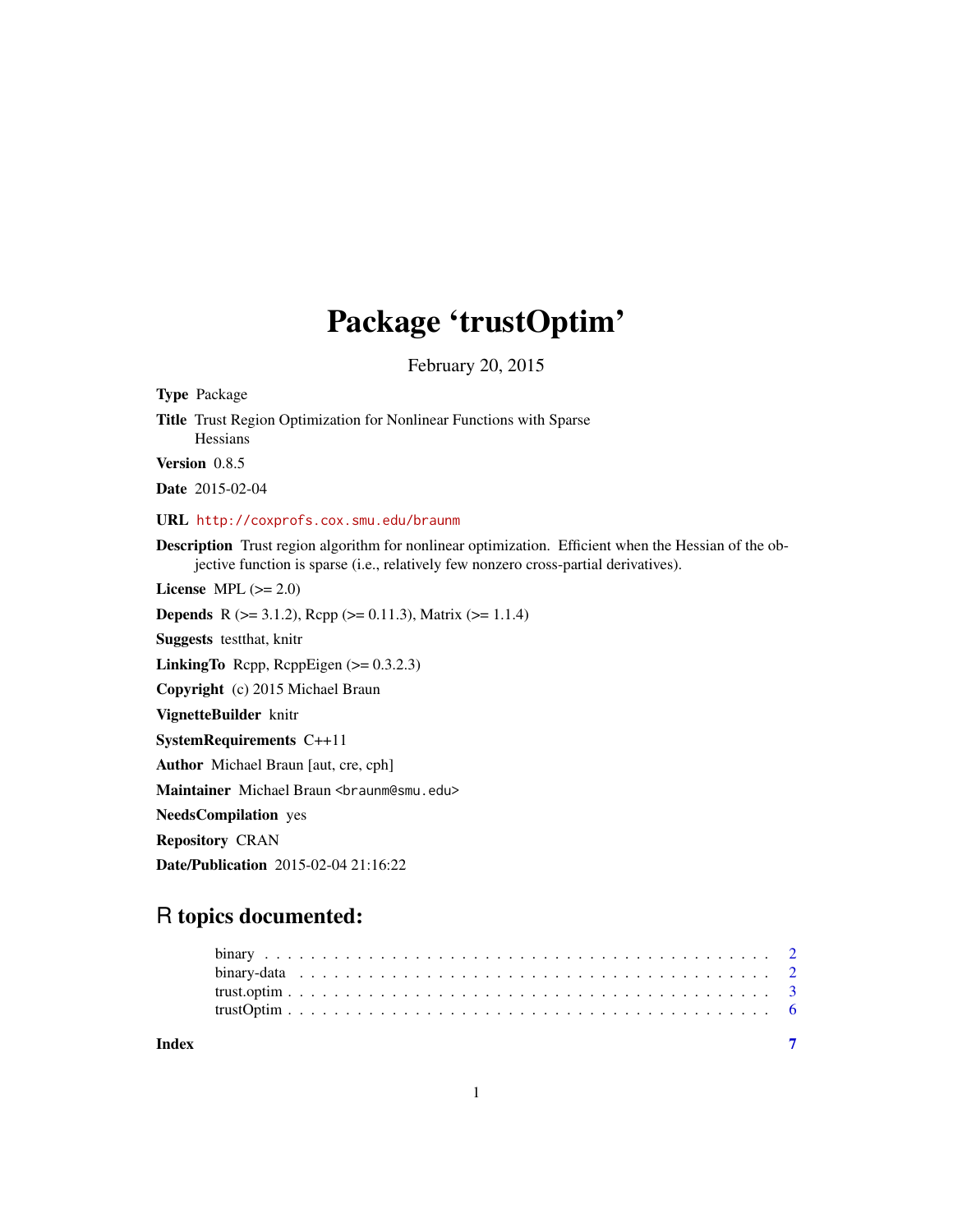<span id="page-1-0"></span>

#### Description

Functions for binary choice example in the vignette.

#### Usage

```
binary.f(P, data, priors, order.row = FALSE)
binary.grad(P, data, priors, order.row = FALSE)
binary.hess(P, data, priors, order.row = FALSE)
```
#### Arguments

| P         | Numeric vector of length $(N+1)*k$ . First $N*k$ elements are heterogeneous coef-<br>ficients. The remaining k elements are population parameters. |
|-----------|----------------------------------------------------------------------------------------------------------------------------------------------------|
| data      | List of data matrices Y and X, and choice count integer T                                                                                          |
| priors    | List of named matrices inv. Omega and inv. Sigma                                                                                                   |
| order.row | Determines order of heterogeneous coefficients in parameter vector. Affects<br>sparsity pattern of Hessian. See vignette.                          |

#### Details

Hessian is sparse, and returned as a dgcMatrix object

#### Value

Log posterior density, gradient and Hessian.

binary-data *Sample simulated data for binary choice model in vignette*

#### Description

Simulated data. See vignette. Generated from data-raw/binary.R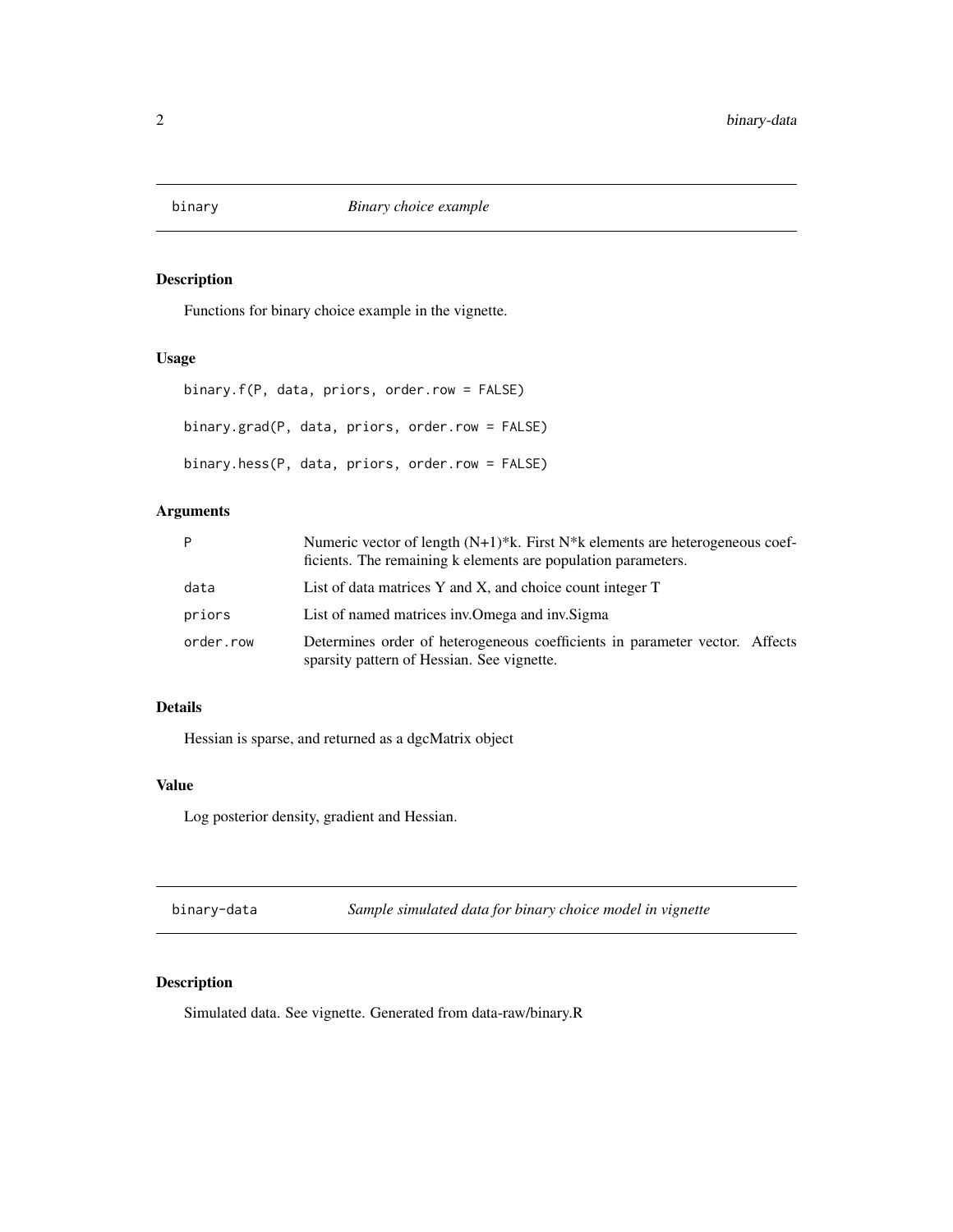<span id="page-2-0"></span>

#### Description

Run nonlinear minimizer using trust region algorithm with conjugate gradient search directions and quasi-Hessian updates.

#### Usage

```
trust.optim(x, fn, gr, hs = NULL, method = c("SR1", "BFGS", "Sparse"),
 control = list(), ...)
```
#### Arguments

| X       | A numeric vector of starting values for the optimizer.                                                                                                                                                                                                                                                                                                                                                                                                                                                                |
|---------|-----------------------------------------------------------------------------------------------------------------------------------------------------------------------------------------------------------------------------------------------------------------------------------------------------------------------------------------------------------------------------------------------------------------------------------------------------------------------------------------------------------------------|
| fn      | An R function that takes x as its first argument. Returns the value of the objective<br>function at x. Note that the optimizer will <i>minimize</i> fn (see function.scale.factor<br>under control)                                                                                                                                                                                                                                                                                                                   |
| gr      | An R function that takes x as its first argument. Returns a numeric vector that<br>is the gradient of fn at x. The length of the gradient must be the same as the<br>length of x. The user must supply this function. If an analytic gradient is not<br>available, and the method is SR1 or BFGS, the user should consider a numerical<br>approximation using finite differencing (see the numDeriv package). Do not use<br>a finite-differenced gradient with the Sparse method. That will cause a world<br>of hurt. |
| hs      | An R function that takes x as its first argument. Returns a Hessian matrix object<br>of class dgCMatrix (see the <b>Matrix</b> package). This function is called only if the<br>selected method is Sparse.                                                                                                                                                                                                                                                                                                            |
| method  | Valid arguments are SR1, BFGS, and Sparse.                                                                                                                                                                                                                                                                                                                                                                                                                                                                            |
| control | A list containing control parameters for the optimizer. See details.                                                                                                                                                                                                                                                                                                                                                                                                                                                  |
| .       | Additional arguments passed to fn, gr and hs. All arguments must be named.                                                                                                                                                                                                                                                                                                                                                                                                                                            |

#### Value

List containing the following items:

| fval       | Value of the objective function                                                                         |
|------------|---------------------------------------------------------------------------------------------------------|
| solution   | Parameter vector at the optimum                                                                         |
| gradient   | Gradient at the optimum                                                                                 |
| hessian    | Estimate of the Hessian at the optimum (as class symmetric Matrix, returned<br>only for Sparse method). |
| iterations | Number of iterations before stopping                                                                    |
| status     | A message describing the last state of the iterator                                                     |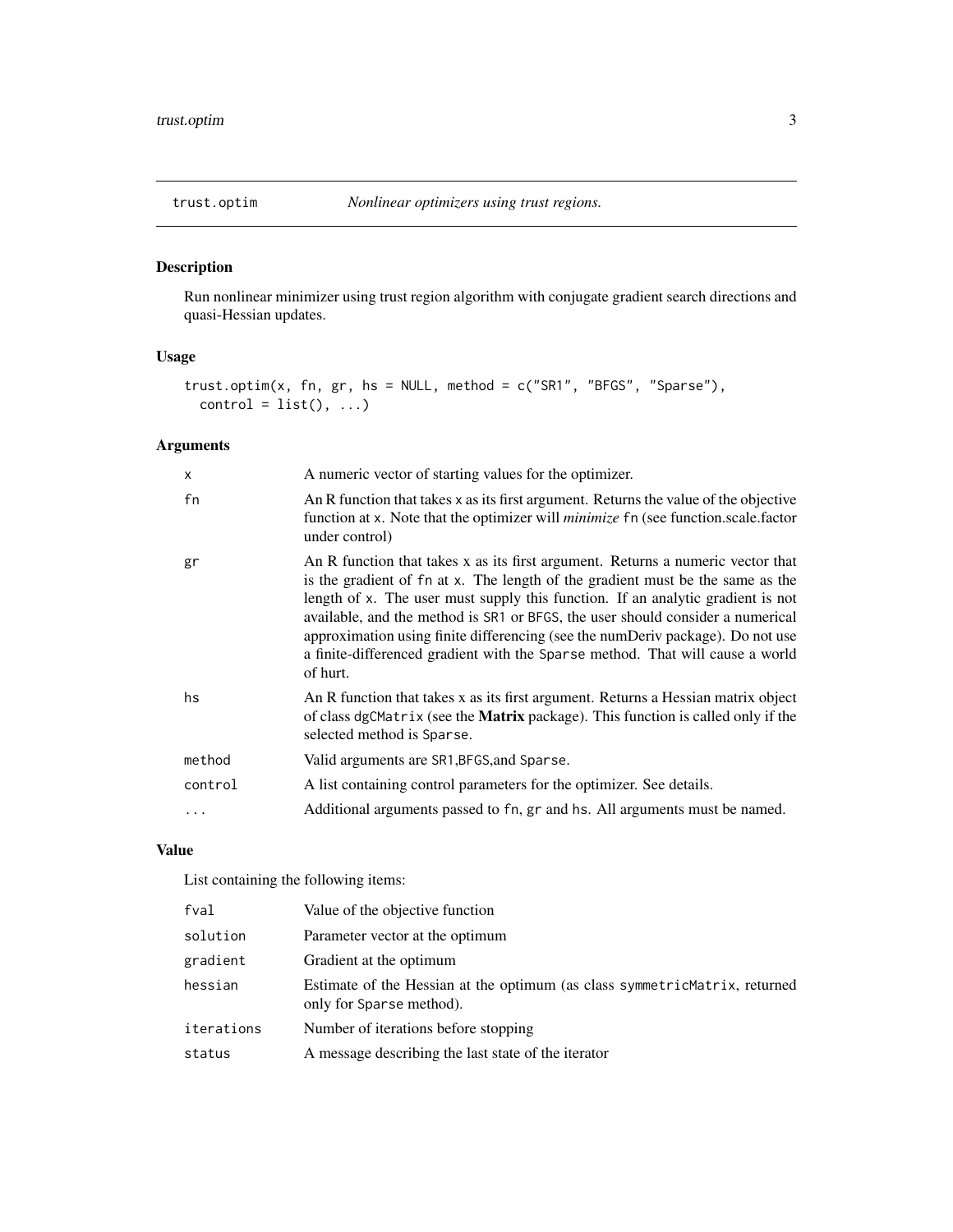nnz For the Sparse method only, the number of nonzero elements in the lower triangle of the Hessian

#### Details

.

The following sections explain how to use the package as a whole.

#### Control parameters

The control list should include the following parameters.

- start.trust.radius Initial radius of the trust region. Default is 5. If the algorithm returns non-finite values of the objective function early in the process, try a lower number.
- stop.trust.radius Minimum radius of trust region. Algorithm will terminate if radius is below this value. This is because it may not be possible to get the norm of the gradient smaller than prec, and this is another way to get the algorithm to stop.
- **cg.tol** tolerance for the conjugate gradient algorithm that is used for the trust region subproblem. Set it to something very small. Default is sqrt(.Machine\$double.eps)
- prec Precision for how close the norm of the gradient at the solution should be to zero, before the algorithm halts. It is possible that the algorithm will not get that far, so it will also stop when the radius of the trust region is smaller thanstop.trust.radius. If the trust region radius collapses, but the norm of the gradient really isn't close to zero, then something terrible has happened.
- **report.freq** An integer. The frequency at which the algorithm will display the current iteration number or function value, among other things (see report.level). Defaults to 1.
- report.level The amount of detail in each report. Defaults to 2.
- **report.precision** The number of significant digits used in each report. Defaults to 5.
- maxit Maximum number of iterations. Defaults to 100.
- contract.factor When the algorithm decides to shrink the trust region, it will multiply the trust radius by this factor. Defaults to 0.5.
- expand.factor When the algorithm decides to expand the trust region, it will multiply the algorithm by this factor. Defaults to 3.
- contract.threshold The algorithm with accept a proposed move if the ratio of the actual improvement in the objective function, to the predicted improvement from the trust region subproblem, is greater than this amount. Otherwise, the trust region will contract. Default is 0.25.
- expand.threshold.ap First criterion to determine if the trust region should expand. If the ratio of the actual and proposed improvements in the objective function is less than this factor, the algorithm will consider expanding the trust region. See expand.threshold.radius. Default is 0.8.
- **expand.threshold.radius** If the ratio of the actual and proposed improvement in the objective function is less than expand. threshold. ap, then, if the normed distance of the proposed move is greater than expand. threshold. radius, times the current trust region radius, the trust region will expand. Default is 0.8.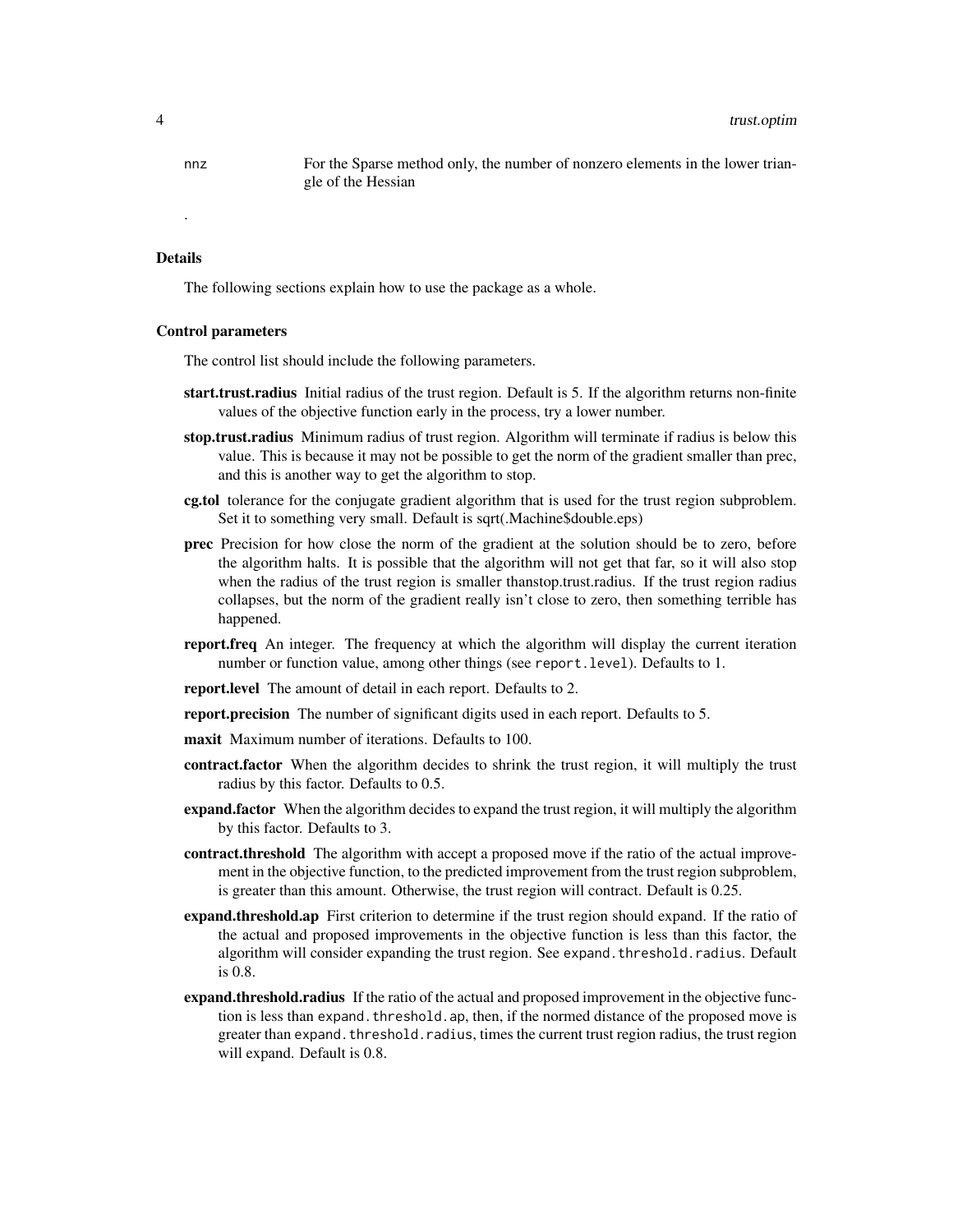#### trust.optim 5

- function.scale.factor The algorithm will minimize fn times this factor. If you want to maximize fn, this value should be negative (usually -1). Default is 1.
- **precond.refresh.freq** Frequency at which the preconditioner for the conjugate gradiate estimation of the trust region subproblem is reestimated. Preconditioners can help the convergence properties of the algorithm. Default is 1.
- preconditioner ID for choice of preconditioner. 0 is the identity matrix (default), For the Sparse method, 1 is a modified Cholesky preconditioner. For the BFGS method, 1 is the full Cholesky decomposition. If you select 1 for the SR1 method, the algorithm will use the identity preconditioner instead.
- **trust.iter** Maximum number of conjugate gradient iterations to run when solving the trust region subproblem. A higher number will lead to more accurate solutions to the subproblem, but may also lead to longer run times. Defaults to 2000.

#### Report levels

The report.level control parameter determines how much information is displayed each time the algorithm reports the current state. Possible values are

- <=0 No information (a quiet run)
- 1 Current iteration number, and current value of the objective function.
- 2 Information from level 1, plus the current norm of the gradient and a status message.
- 3 Information from levels 1 and 2, plus the current normed radius of the trust region.
- 4 Information from levels 1, 2, and 3, plus information from each estimate of the trust region subproblem (number of conjugate gradient iterations and how/why the CG algorithm terminated).

Default level is 2. Levels 3 and 4 are available primarily for debugging purposes.

#### Stopping criteria

The algorithm will stop when one of the following three conditions are met:

- The norm of the gradient, divided by the square root of the number of parameters, is less than prec.
- The trust region collapse to a radius smaller than machine precision
- The algorithm proposes zero or negative improvement in the objective function (should never happen)
- The number of iterations reaches the control parameter maxit

If the algorithm appears to have stopped prematurely (i.e., the norm of the gradient is still too large), then one might just restart the algorithm. For the quasi-Newton algorithms (SR1 and BFGS), this will refresh the Hessian, and might allow more progress to be made.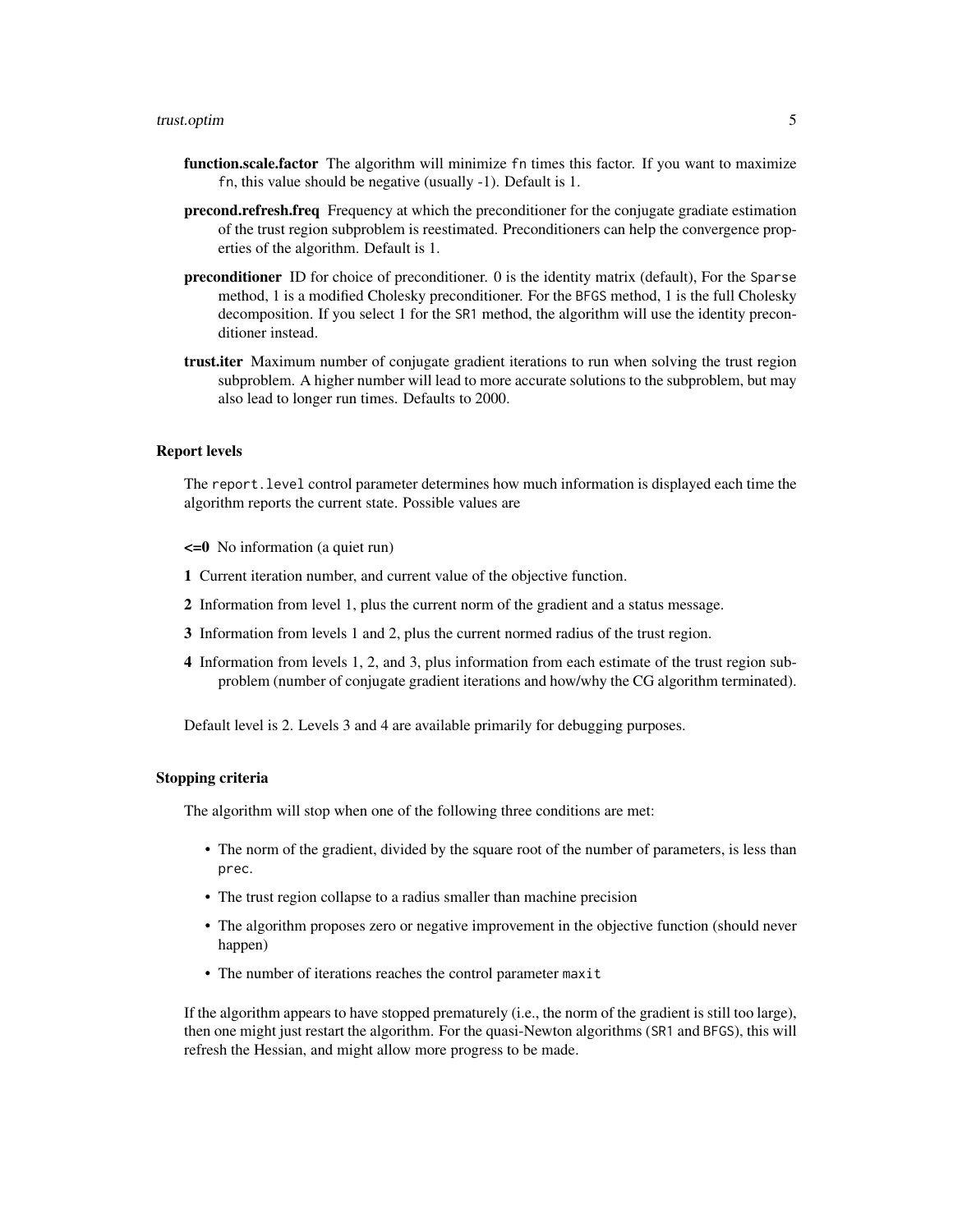#### <span id="page-5-0"></span>Estimating a sparse Hessian

Sometimes estimating the Hessian is easy (e.g., you have an analytic representation, or you are using some kind of algorithmic differentiation software). If you do not know the Hessian, but you do know the sparsity structure, try the **sparseHessianFD** package. The routines in **sparseHessianFD** compute the Hessian using finite differencing, but in a way that exploits the sparsity structure. In many cases, this can be faster than constructing an analytic Hessian for a large problem (e.g., when the Hessian has a block-arrow structure with a large number of blocks).

To use the **sparseHessianFD** package, you need to provide the row and column indices of the nonzero elements of the lower triangle of the Hessian. This structure cannot change during the course of the trust.optim routine. Also, you really should provide an analytic gradient. **sparseHessianFD** computes finite differences of the gradient, so if the gradient itself is finite-differenced, so much error is propagated through that the Hessians are nearly worthless close to the optimum.

Of course, sparseHessianFD is useful only for the Sparse method. That said, one may still get decent performance using these routines even if the Hessian is sparse, if the problem is not too large. Just treat the Hessian as if it were sparse.

trustOptim *Trust-region optimization*

#### **Description**

Nonlinear optimizers using trust regions, with methods optimized for sparse Hessians.

#### Details

Trust region algorithm for nonlinear optimization. In addition to being more stable and robust than optim, this package includes methods that are scalable and efficient (in terms of both speed and memory usage) when the Hessian is sparse.

#### References

Braun, Michael. 2014. trustOptim: An R Package for Trust Region Optimization with Sparse Hessians. Journal of Statistical Software 60(4), 1-16. www.jstatsoft.org/v60/i04/.

Nocedal, Jorge, and Stephen J Wright. 2006. Numerical Optimization. Second edition. Springer.

Steihaug, Trond. 1983. The Conjugate Gradient Method and Trust Regions in Large Scale Optimization. SIAM Journal on Numerical Analysis 20(3), 626-637.